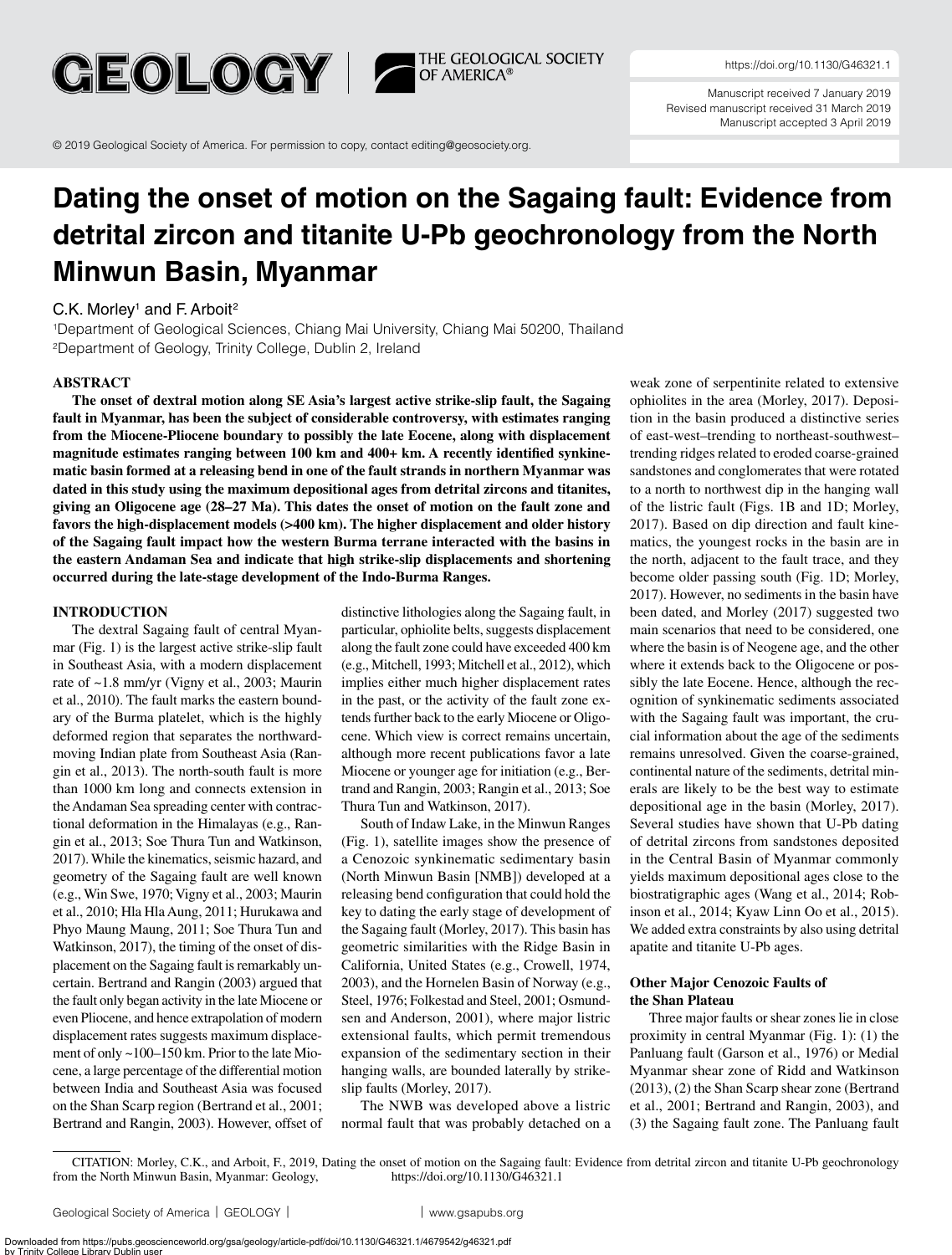

**Figure 1. Sagaing fault in Myanmar. A: Regional geological map of Sagaing fault and Central Basin in Myanmar, showing location of North Minwun Basin (NMB), and faults in Shan Scarp region (see B for location). B: Satellite image of NMB area. C: Detail of sample area in southern part of NMB (see A for location). D: Schematic cross section through basin, which is bounded by low-angle normal fault that is probably detached on serpentinized ophiolite (see C for location). EHS—East Himalayan syntaxis; IBR—Indo-Burma Ranges; SF—Sagaing fault; P-TP-R—Panluang, Three Pagodas, and Ranong fault zones; ASC—Andaman spreading center; WAF—West Andaman fault.**

is of Late Cretaceous–early Paleogene age (Garson et al., 1976; Ridd and Watkinson, 2013). Connecting faults in Thailand displayed dextral motion during the Late Cretaceous–early Eocene (Ridd and Watkinson, 2013), followed by sinistral motion in the late Eocene (Lacassin et al., 1997; Morley, 2004). Subsequent Oligocene–early Miocene dextral motion occurred

in a zone between the Panluang fault and the western margin of the Shan Scarp and is recorded by NNW-SSE transtensional shearing, and by 39Ar-40Ar mica cooling ages (Bertrand et al., 2001; Bertrand and Rangin, 2003). Traditionally, the late Eocene sinistral motion and subsequent switch to dextral motion on northwest-southeast–trending to north-south–trending faults (e.g., Mae Ping, Three Pagodas, Red River) within and east of the Shan Plateau are interpreted as related to the east-to-southeast escape of crustal blocks away from the Himalayan collision zone as India moved progressively northward with time (e.g., Molnar and Tapponnier, 1975; Tapponnier et al., 1986; Replumaz and Tapponnier, 2003).

## **SAMPLING, METHODOLOGY, AND RESULTS**

For Morley (2017), the area of the NMB comprised rugged, jungle-covered territory, with no roads, and a danger of insurgency, and it was therefore off limits for geological study. However, recently, at the very southern end of the basin, a new road for trucks was cut that provides the only opportunity to sample sediments related to the basin, which also happens to be the oldest part of the basin. Although exposures are very poor, three outcrops were sampled for detrital zircons and titanites (Fig. 1C, samples My 11, My 12, and My 13), and an additional small outcrop in the northern part of the basin was also sampled (Fig. 1B, sample My 17). This study reports the results of the heavy mineral analysis of these samples, which provides, for the first time, depositional ages that help to constrain the age of the synkinematic basin associated with the Sagaing fault, and we discuss the tectonic implications these results.

The GSA Data Repository<sup>1</sup> contains details of the methodology, petrology, sample locations, cathodoluminescence (CL) and backscattered electron (BSE) images, and U-Pb age data for the four samples discussed here.

In total, 499 detrital zircon (306 concordant), 473 detrital titanite (431 concordant), and 97 (45 concordant) detrital apatite U-Pb analyses from the four samples (Fig. 1C) display dominant <sup>206</sup>Pb/<sup>238</sup>U (zircon) and <sup>207</sup>Pb-corrected<br><sup>206</sup>Pb/<sup>238</sup>U (titanite, apatite) age clusters. These ages cluster mainly at 200–28 Ma (My11: 87%; My12: 69%; My13: 87%, My17: 55%), with all the main peaks being younger than Early Cretaceous, i.e., ca. 100 Ma (96–90 Ma, 69– 65 Ma, 52–51 Ma, 41–40 Ma, and 29–25 Ma; Fig. 2). All the samples show subordinate peaks (less than 8% of the whole population) from ca. 2.6 to 0.3 Ga. The ages obtained from zircons, titanites, and apatites are consistent throughout the four samples: Almost all the titanite ages (oldest age  $189 \pm 17$  Ma) and  $>80\%$  of the zircon and apatite ages are younger than 100 Ma. Only detrital zircons provide relevant peaks older than ca. 100 Ma, with 15% of the ages extending back to 230 Ma, 1% to the early Cambrian, and 10% to the Neoproterozoic to Neoarchean.

<sup>1</sup> GSA Data Repository item 2019210, Minwun rep data (methodologies and radiometric data), is available [online at http://www.geosociety.org/datarepository](http://www.geosociety.org/datarepository/2019/) /2019/, or on request from editing@geosociety.org.

**<sup>2</sup>** [www.gsapubs.org](http://www.gsapubs.org) |  $\qquad$  | GEOLOGY | [Geological Society of America](http://www.geosociety.org)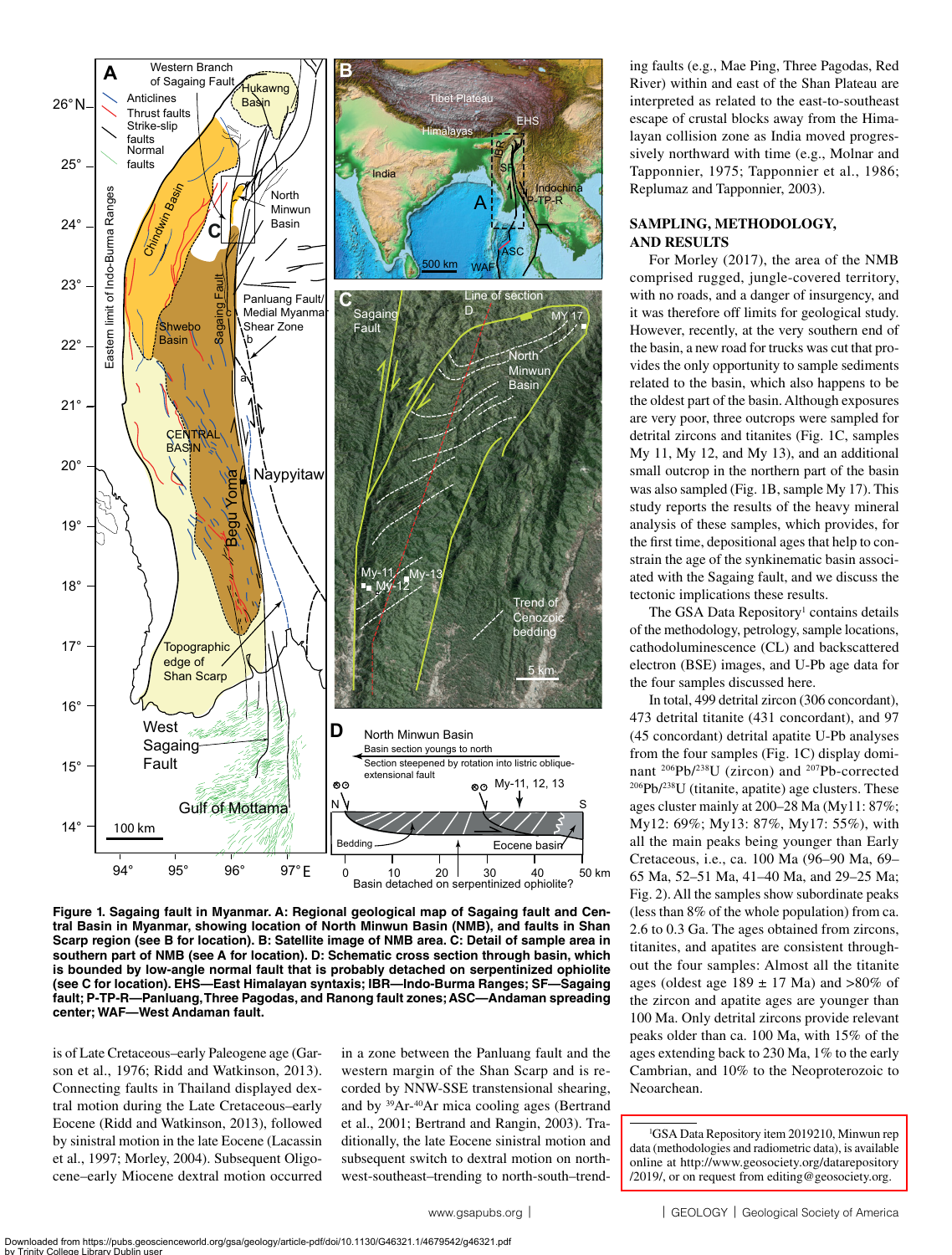

**Figure 2. Detrital zircon, titanite, and apatite U-Pb age distribution plots of samples from North Minwun Basin (NMB), Myanmar. Light-gray shade represents zircon 206Pb/238U age spectra; dark-gray shade represents titanite 206Pb/ 238U age spectra. Dashed lines indicate major tectonic events and relative onset of possible intrusive and extrusive igneous sources in Myanmar. Errors are reported as 2σ. MDA—maximum depositional age; MSWD—mean square of weighted deviates.**

Samples My11, My13, and My17 yielded similar detrital zircon and titanite ages, with the youngest zircons at  $27.1 \pm 0.6$  Ma (My11),  $28.7 \pm 0.9$ Ma (My13), and  $26.8 \pm 0.7$  Ma (My17) and the youngest titanite mean ages at  $27.7 \pm 0.8$  Ma (mean square of weighted deviates [MSWD] = 0.46; My11), 27.2 ± 1.3 Ma  $(MSWD = 1.2; My13), 27.5 \pm 0.6$  Ma  $(MSWD =$ 0.91; My17; Fig. 2). My12 zircon and titanite populations have very similar kernel density estimate (KDE) distributions (Fig. 2); however, only the youngest titanite ages are within error to those of the previous samples  $26.8 \pm 1.1$  Ma  $(MSWD = 1.4)$ , while the youngest My12 zircon yielded a late Eocene–early Oligocene age (34.1  $\pm$  1.2 Ma). My17 is the only sample with a high number of U-bearing apatites that allowed dating (45 out of 97 analyzed grains). The 14 youngest apatite ages yielded a mean maximum depositional age (MDA) of 27.6  $\pm$  $0.6$  Ma (MSWD = 0.67), which is within the analytical error of the zircon and titanite ages of all the samples collected within the NMB.

The stratigraphic age of the NMB has never been constrained from paleontology. However, the consistent U-Pb mid-Oligocene ages from detrital zircons (excluding the late Eocene My12 zircon age), apatites, and titanites provide a robust constraint on the MDA of the NMB at  $27.5 \pm 0.42$  Ma (MSWD = 1.7).

#### **DISCUSSION**

Within the NMB detrital zircon age distributions, ages younger than 100 Ma fall into age clusters that largely reflect the major episodes

of magmatic activity around the basin (Mitchell, 2017). Following the G-Plates software [\(https://](https://www.gplates.org) [www.gplates.org\)](https://www.gplates.org) reconstructions of Zahirovic et al. (2016), these ages appear to coincide with two cycles of subduction beneath the Indo-Burma Ranges related to closure of the back-arc Ngalau oceanic plate (Advokaat et al., 2018) and the Neo-Tethys (Fig. 2). These distributions are typical of other Central Basin localities further south (Robinson et al., 2014; Wang et al., 2014; Kyaw Linn Oo et al., 2015; Licht et al., 2018). While the provenance of the NMB sediments is typical for the Central Basin, it is the local, synkinematic deformation by the major strikeslip faults that sets the basin apart.

The West Sagaing fault bounds the western side of the NMB (Fig. 2). A strand of this fault zone passes into the listric growth fault that controlled development of the NMB. Assuming that the MDAs of zircons, titanites, and apatites in this study are close to depositional ages, formation of the NMB indicates onset of dextral motion during the mid-Oligocene (Fig. 3). This timing postdates late Eocene sinistral displacement on the Panluang–Mae Ping–Three Pagodas fault zones, which ended around 30 Ma (Lacassin et al., 1997; Morley, 2004; Morley et al., 2011). Extrapolation of the present-day movement rate on the Sagaing fault (1.8 cm/yr) back to 27 Ma provides an estimate of 486 km of offset. This magnitude of displacement agrees with correlation of geological features across the fault that suggest ~400+ km of dextral displacement (Mitchell, 1993; Mitchell et al., 2012).

The Oligocene age for West Sagaing fault motion indicates activity synchronous with transtensional shearing in the Shan Boundary fault region, and so the Western Sagaing fault can be interpreted as either an early segment of the Sagaing fault (Fig. 3A, scenario 1), or the northward continuation of the Panluang fault (Fig. 3B, scenario 2), which was subsequently incorporated into the splaying Sagaing fault (Figs. 3C and 3D). In scenario 1, the Sagaing fault may have extended into the central part of the Andaman Sea (Fig. 1B), although it did not necessarily follow the modern path through the Andaman spreading center and West Andaman fault (ASC and WAF in Fig. 1B). For scenario 2, the motion was transferred further east through the Mae Ping, Panluang, Three Pagodas, Khlong Marui, and Ranong fault zones (MP and P-TP-R in Fig. 1B). For large-scale Cenozoic motions on the West Burma block, these two options have very significant consequences. At the southern end of the MP–P-TP-R trend, the Rayong fault dies out into a simple Oligocene–Miocene half graben offshore (Morley, 2014), which eliminates the possibility that large-scale plate motions followed this trend during the Oligocene or Neogene. Instead, any large-scale strike-slip motions in northern Myanmar must have dissipated into the extensive network of strike-slip faults of the Shan Plateau and peninsular Myanmar and Thailand (Morley, 2004). In scenario 1, the limitations on large motions on the West Burma block through the central Andaman Sea region are much less constrained and are consequently more feasible.

Downloaded from https://pubs.geoscienceworld.org/gsa/geology/article-pdf/doi/10.1130/G46321.1/4679542/g46321.pdf by Trinity College Library Dublin user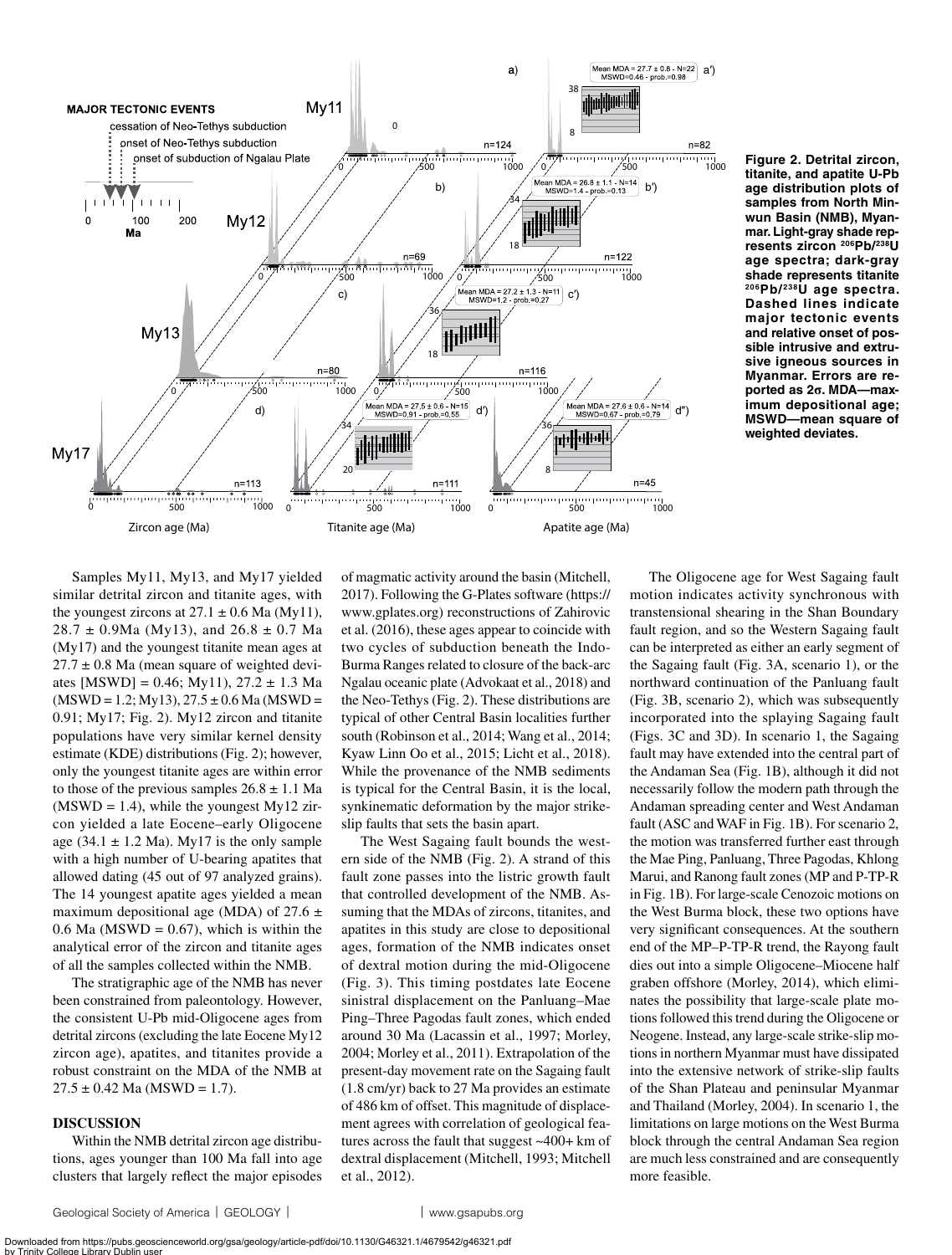

**tiated in mid-Oligocene, as indicated by North Minwun Basin (NMB) deposition. A: Scenario 1, simultaneous activity of SF and Shan Scarp shear zone to east. B: Scenario 2, West Sagaing fault (a) is northern extension of Panluang fault (PF). Scenarios 1 and 2 follow same evolution in C–F. C: 27–15 Ma: Central Basin has onlapped and covered old ranges of Wuntho-Popa arc. Northward translation of West Burma terrane, with dextral transpression causing shortening in Indo-Burma Ranges. D: 15–10 Ma: Indo-Burma Ranges run up against shortening within India plate (Shillong area, Himalayas), and fault 'a' becomes inactive as it is bent, causing strand 'b' to develop. Jade belt uplift (JBU) is exhumed. E: 10–5 Ma: Dextral motion switches from west side of North Minwun Basin (NMB) to east side when strand 'b' becomes active. F: Present-day setting. EHS—East Himalayan syntaxis; H—Hukawng Basin; Him—Himalayas foldand-thrust belt; IYSZ— Indus-Yarlung suture zone; PF—Panluang fault; SF—Sagaing fault; SP— Shillong Plateau; SSSZ— Shan Scarp shear zone; STD—South Tibet detachment; W-P—Wuntho-Popa region; a,b,c—strands of Sagaing fault zone, where a—West Sagaing fault, d and e—spays of the Panluang fault.**

**Figure 3. Scenarios for development of Sagaing fault (SF), Myanmar, if it was ini-**

However, one issue for scenario 1 is that industry seismic data from the Gulf of Mottama (Fig. 1A) can only identify the impact of the Sagaing fault on basin sediments back to the late Miocene, and the fault can be seen to link with the late Miocene or Pliocene–recent opening of Andaman spreading center (e.g., Bertrand and Rangin, 2003; Rangin et al., 2013; Morley and Alvey, 2015). Hence, ideally, further evidence for the older history of the Sagaing fault in the Andaman Sea is needed to support scenario 1.

The restoration in Figure 3 follows the model discussed in Ridd et al. (2019), which infers that the Hukawng Basin was deposited on the Tengchong-Sibumasu terrane(s) and is separated by a major strike-slip fault zone (either the Sagaing or Panluang fault) from the rest of the Central Basin, which lies on the West Burma terrane. Northward motion of the West

Burma terrane resulted in considerable dextral transpressional translation and shortening within the Indo-Burma Ranges (e.g., Maurin and Rangin, 2009). Northward-directed translation was retarded by interaction with the Indian continental crust in the vicinity of the Shillong Plateau (Fig. 3), and consequently the Indo-Burma Ranges became more arcuate, particularly as the Eastern Himalayan syntaxis grew. The West Sagaing fault (a in Fig. 3D) became curved and disrupted during collision, and initially straighter strands of the Sagaing fault (b and c in Fig. 3) developed successively to the east with time, causing the NMB to be transferred from the eastern side of the active Sagaing fault (Figs. 3A–3C) to the western side (Figs. 3D–3F). The Jade belt (and adjacent amber deposits) lies between strands of the Sagaing fault and experienced its final phase of exhumation during this time. Work in progress on paleomagnetic data (A. Licht, 2018, 2019, personal commun.; J. Westerweel and P. Roperch, 2019, personal commun.) suggests that large-displacement activity occurred on the West Burma terrane during the Eocene to recent. Scenario 1 is favored because such displacement on the West Burma terrane is more easily accommodated through the central Andaman Sea than the displacement in scenario 2.

#### **CONCLUSIONS**

The most southern and oldest sediments in the NMB have been dated at ca. 27 Ma, which dates a key synkinematic basin along the Sagaing fault for the first time. Previous estimates for the onset of motion favored the middle or late Miocene; consequently, with the older age, higher displacement estimates for